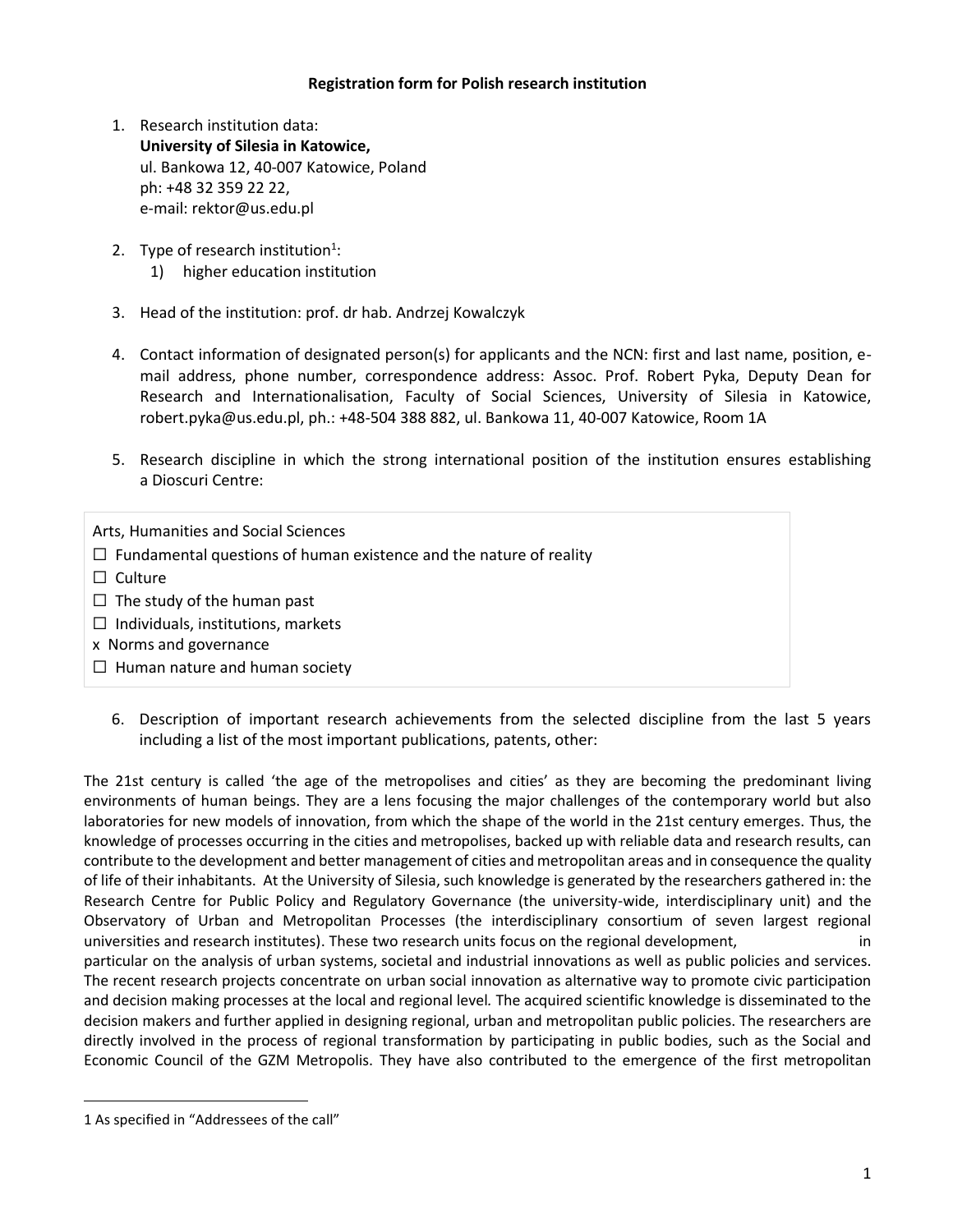association in Poland, established on the grounds of the national legislation. Since 2017, as a result of cooperation with local and regional authorities, there have been 15 large scale research projects implemented, as for example:

- Impact of the Congress and Business Events Sector in Katowice on the City's Development and Image, in collaboration with: Katowice City Hall (2018)
- Analysis of the Phenomenon of Intolerance Among Young People in the Katowice City Hall, in in collaboration with: Katowice City Hall (2018)
- Analysis on Forms of Cooperation, Functional Connections, Advancement of Urbanization Processes, Description of the Settlement and Spatial System for Seven Municipalities […] in collaboration with: Upper Silesian-Zagłębie Metropolis (2018)
- Recommendations for the Regional Urban Policy of the Śląskie Voivodeship, in collaboration with: Marshal's Office of the Śląskie Voivodeship (2018)

The research results of the above-mentioned projects are collected in the following examples of publications:

- Pyka, R. (2019) 'The evolution of metropolis status within the federal system of Canada on the example of Toronto and Montreal', *Regional and Local Studies*, no. 3(77)/2019
- Turska-Kawa, A., Wojtasik, W.(2018) Direct democracy in Poland. Between democratic centralism and civic localism, *Journal of Comparative Politics***,** July 2018, vol. 11, no 2,
- Pyka, R.(2018) Upper Silesian-Zagłębie Metropolis as an innovation in local government. Chances and challenges of the first metropolitan association in Poland, *Regional and Local Studies* 1(71)/2018
- Bierwiaczonek, K., Dymnicka, M., Kajdanek, K., Nawrocki, T. (2017) City, space, identity: study of three cities: Gdańsk, Gliwice, Wrocław. Warsaw: SCHOLAR
- Bierwiaczonek, K. (2016) Social significance of urban public spaces, Katowice: UŚ Publishing
- Pyka, R.(2016) The evolution of municipal power in France at the beginning of the 21st century. New dimensions, new levels on the example of the Lyon Metropolis, Regional and Local Studies, 3(65)/2016
- Gawron, G., Szczepański, M.S., Lewicka, B. (2016) Urbanism as a way of life. Trying to rediscover, Katowice: UŚ Publishing House
- Turska-Kawa, A. (2015) Determinants of electoral volatility, Katowice: UŚ Publishing House

The researchers of the University of Silesia also undertakes the international scientific collaboration within the UN structures. In 2018, *The Analysis on the Role of Culture and Creative Sectors of Katowice and Krakow* was prepared for the Annual Meeting of the UNESCO Creative City Network. Since 2019, the partnership with the Katowice City Hall has been established to organise the 11<sup>th</sup> World Urban Forum 2022 in Katowice. It gives a unique opportunity for dissemination of scientific results to the global audience. The Dioscuri Center at the University of Silesia may become an excellent chance to enhance the quality, scale and importance of urban research conducted together with leading European partners. Thus, the Dioscuri Center can also have a significant impact on the global urban policy, discussed during the WUF 11 in Katowice in 2022.

7. List of no more than 3 important research projects from the selected discipline awarded in national and international calls to the institution in the last 5 years (title, name of PI, source of funding, amount of funding):

# **1/ New European Industrial Relations: Mediation System Effectiveness for Collective Organisational Conflicts: A Comparative Study in Europe (NEIRE 3),**

prof. dr hab. Barbara Kożusznik, 2016-2018, Employment, Social Affairs and Inclusion DG Programme, Call for Proposals: Improving Expertise In The Field Of Industrial Relations Ec; project budget: 395 036 EUR; EU contribution: 341 785,10 EUR

**2/ Patterns of Resilience During Socioeconomic Crises Among Households in Europe (RESCuE)**, prof. dr hab. Kazimiera Wódz, 2014 –2017, the 7th Framework Programme funded by the European Commission, project budget: 3 086 282,40 EUR, EU contribution: 2 430 727 EUR

**3/ The Identity of the City and Its Inhabitants and Public Space. A Study of Three Cities**, prof. dr hab. Tomasz Nawrocki, 2014-2017, National Science Center, OPUS 5, project budget: 368 030 PLN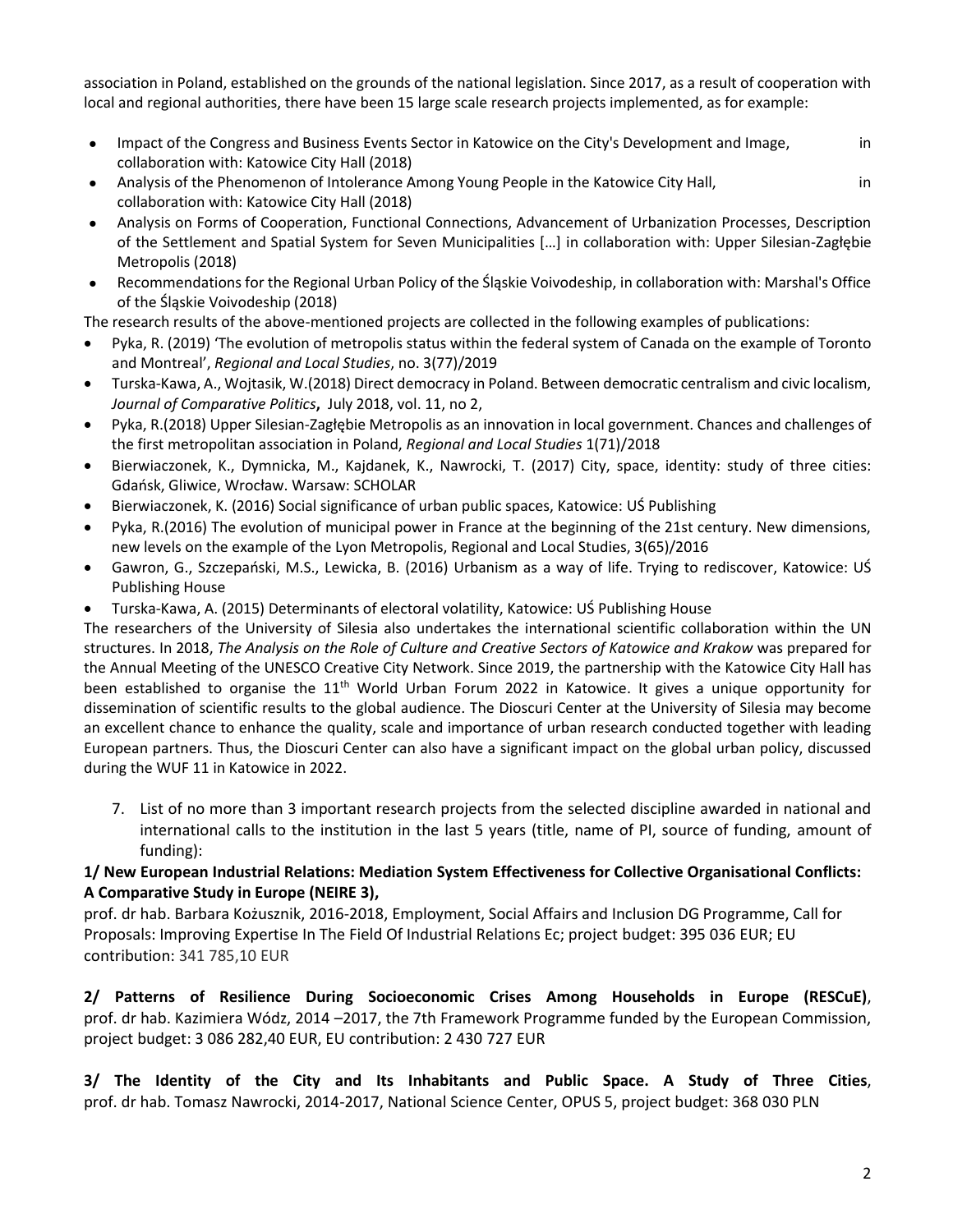8. Description of the available laboratory and office space for the Dioscuri Centre:

The Dioscuri Centre is of the highest importance to the Faculty of Social Sciences and the University, so the highest standard of office and seminar space will be provided.

The main location of the Centre is envisaged in the building of SPINplace, which represents the latest investment project of the University of Silesia at Bankowa 5 in Katowice, co-funded from the Regional Operational Programme for Silesia Voivodeship 2014-2020 (value of the project 25 million PLN) . It will be prestigious, international, creative and co-working space of the University. The Dioscuri Center will be located at the second floor of the building. There will be three rooms at the disposal of the Dioscuri researchers: one office room (22.02 sq.m), a seminar room (37.35 sq.m) and a social room (8.96 sq.m). The space will be newly furnished and equipped, using environment and health friendly solutions. The building will be adapted to the needs of people with disabilities. The researchers will also have the access to the hi-profile multimedia conference facilities as well as co-working spaces in the SPINpalce building.

Until the SPINplace refurbishment project is finished, the Centre will be located at the Faculty of Social Sciences in Bankowa 11 in Katowice. Two rooms are dedicated to the center: the office room no. 225 with a usable floor area of 34,08 square meters and multimedia seminar room no. 312 with a usable floor area of 49,28 square meters. These are two fully furnished and equipped rooms for the disposal of the PI and the Dioscuri research team. This location is adapted to the needs of people with disabilities.

Moreover, in case of research events organised by the Dioscuri Centre, the Faculty of Social Sciences will provide modern and multimedia conference and seminar rooms, such as the Kazimierz Popiołek Conference Hall (envisaged for 369 people) as well as three Symposium rooms (from 90-106 visitors). The rooms are fully equipped with the conference devices, including interactive screens, computers, the livestreaming system and the portable translation booths. Moreover, the conference film production can be provided by the Media Centre of the University of Silesia.

In case of international conferences and meetings organised by the Centre, the accommodation will be provided in the University Hotel.



Image 1. The location of the Dioscuri Centre in the SPINplace building.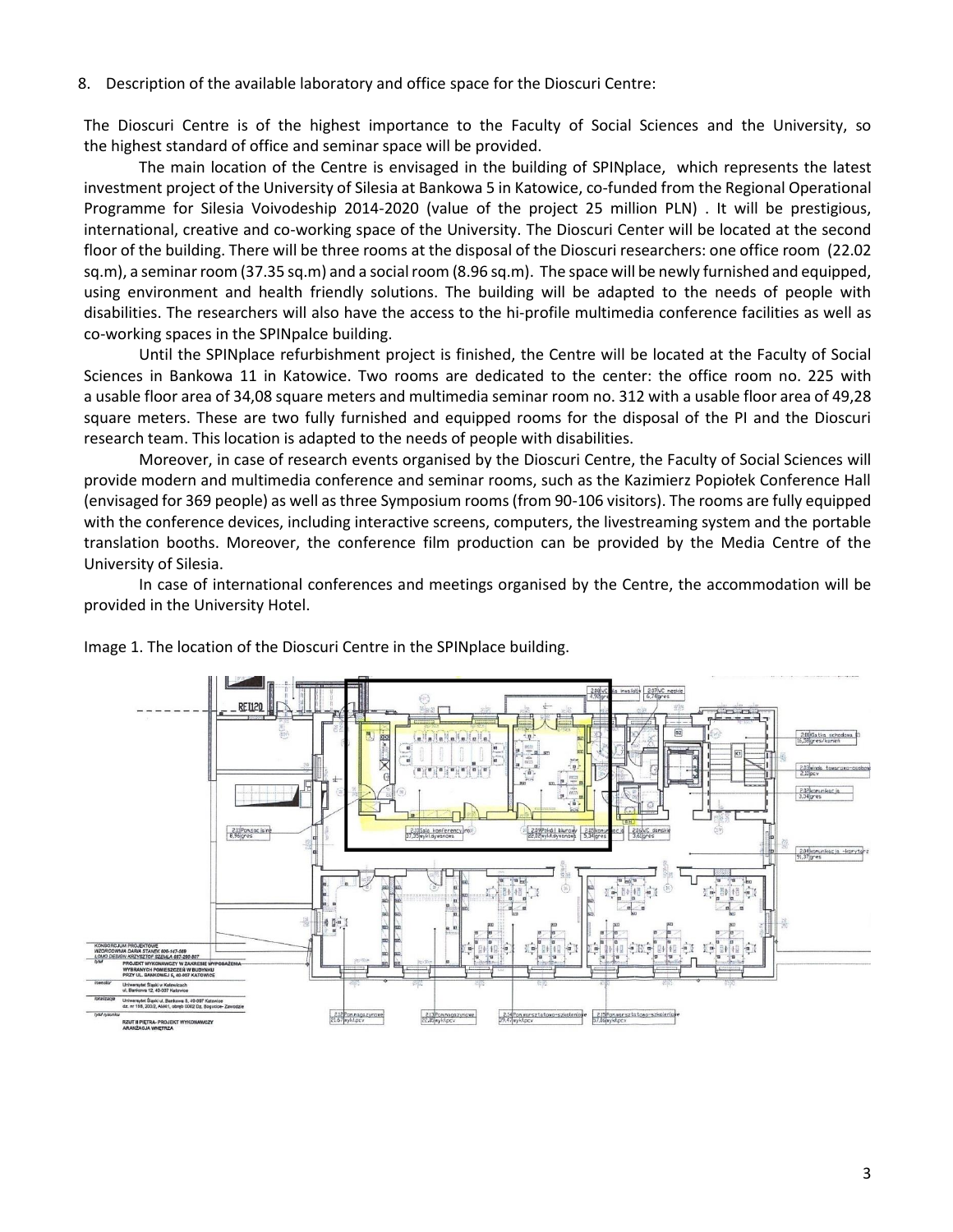# 9. List of the available research equipment for the Dioscuri Centre:

The Dioscuri Centre will have an access to a fully equipped multimedia office and a seminar room, allowing researchers to work globally.

The list of equipment:

- desktop computer (10 pcs) Desktop ASUS BM1AD i3-4130/4GB/500/DVD-RW /7Pro64/W in8P, monitor LCD/LED 20" AOC E2050SW DA + keyboard Logitech K120
- TV set LG 55LB650V
- video conferencing system POLYOM Real Presence Group 300
- multimedia projector BENQ TH681 HD 1080p
- electronic screen KAUBER White Label 240x165 cm
- PC sound system MICROLAB SOLO 6c
- video camera Sony HDR-PJ240 Black Sony
- camera tripod CAMROCK TE68
- file cabinet
- desk and desk chair
- $\bullet$  chair (30 pcs)
- conference table and chairs
- 10. List of the additional benefits (other than listed in call text) that the Institution declares to provide for the Dioscuri Centre (i.e.: additional funds, personal benefits, other) (*up to one page in A4 format*):

### **Personal benefits**

- Free of charge accommodation for the researcher and his/her family, including assistance in formalities
- Assistance in residence formalities for the researcher and his/her family, school and/or nursery arrangements for children, employment formalities for spouse/partner (if applicable)
- Additional health insurance and private medical package for the researcher and his/her family
- Polish language course for the researcher and his/her family
- Public transport card for the researcher and his/her family
- Benefit Systems sports cards for the researcher and his/her family
- Entry cards for cultural and educational facilities, e.g.: the National Symphonic Orchestra of the Polish Radio, the Silesian Philharmonic, cinemas, museums, galleries and theatres
- Study Visit Poland programme of exploring Polish heritage sites
- Participation in local events and networking with key stakeholders

#### **Administration support for the Dioscuri Centre**

- Administration support for the Dioscuri Centre provided by the Evaluation Office of the Faculty of Social Sciences with regard to: organisation of international conferences and seminars, management of business travels and participation in research events, other administrative support required by the PI and Dioscuri researchers
- External funding support for the Centre provided by the Evaluation Office of the Faculty of Social Sciences and Project Department of the University of Silesia, i.e. searching for additional research funding programmes, research collaboration and partnerships, providing assistance in preparation of grant applications and translations
- Public relation support through the Media Centre and the Spokesperson's Office of the University of Silesia
- Access to the international and national data base, including research partners, public authorities, NGOs, private sector entities